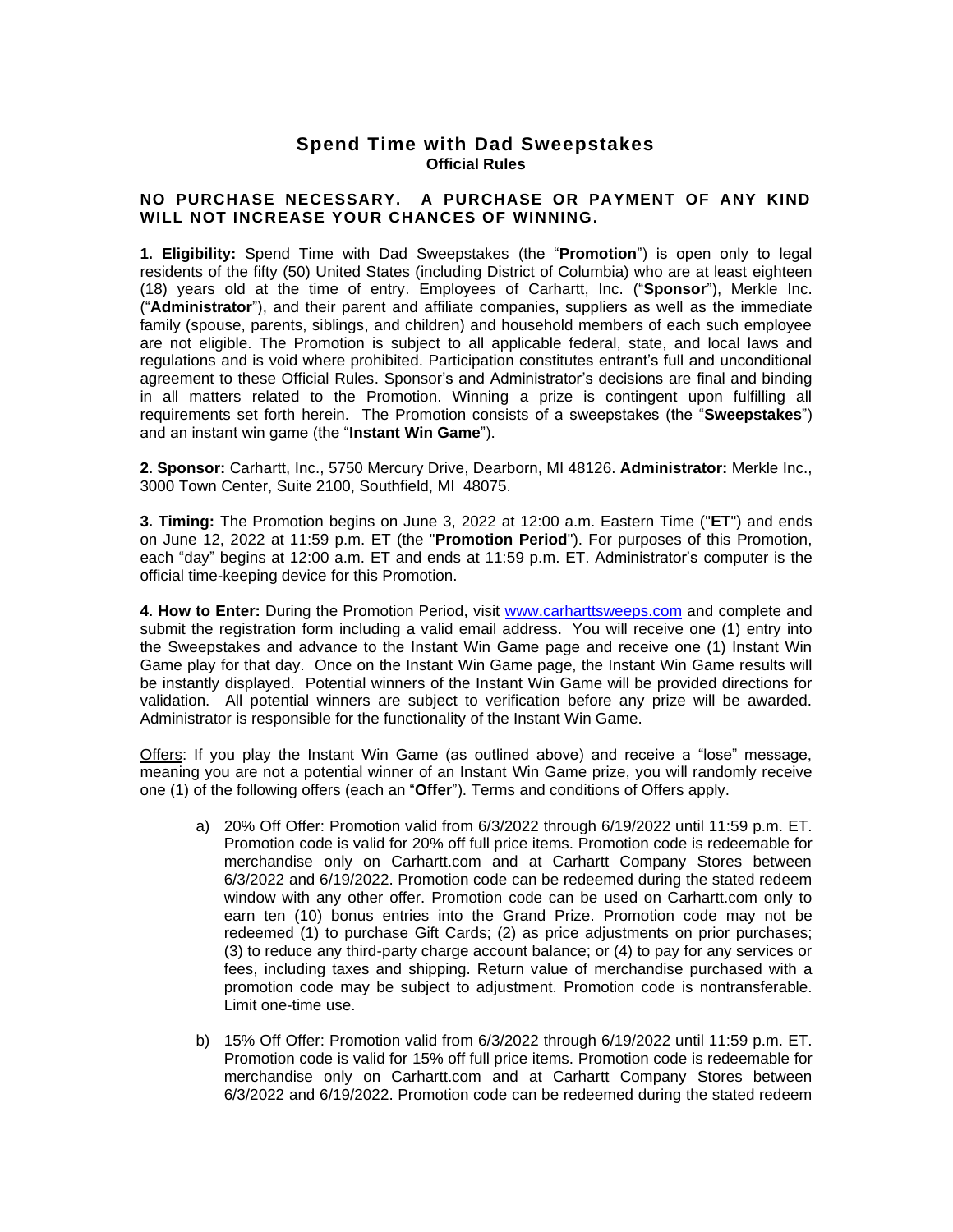window with any other offer. Promotion code can be used on Carhartt.com only to earn ten (10) bonus entries into the Grand Prize. Promotion code may not be redeemed (1) to purchase Gift Cards; (2) as price adjustments on prior purchases; (3) to reduce any third-party charge account balance; or (4) to pay for any services or fees, including taxes and shipping. Return value of merchandise purchased with a promotion code may be subject to adjustment. Promotion code is nontransferable. Limit one-time use.

c) 10% Off Offer: Promotion valid from 6/3/2022 through 6/19/2022 until 11:59 p.m. ET. Promotion code is valid for 10% off full price items. Promotion code is redeemable for merchandise only on Carhartt.com and at Carhartt Company Stores between 6/3/2022 and 6/19/2022. Promotion code can be redeemed during the stated redeem window with any other offer. Promotion code can be used on Carhartt.com only to earn ten (10) bonus entries into the Grand Prize. Promotion code may not be redeemed (1) to purchase Gift Cards; (2) as price adjustments on prior purchases; (3) to reduce any third-party charge account balance; or (4) to pay for any services or fees, including taxes and shipping. Return value of merchandise purchased with a promotion code may be subject to adjustment. Promotion code is nontransferable. Limit one-time use.

Limit: Each entrant may enter/play one (1) time per day during the Promotion Period; each entrant will receive the same (1) Offer each time they receive a lose message per day during the Promotion Period. Multiple entrants are not permitted to share the same email address. Any attempt by any entrant to obtain more than the stated number of plays/entries by using multiple/different email addresses, identities, registrations and logins, or any other methods will void that entrant's plays/entries and that entrant may be disqualified. Use of any automated system to participate is prohibited and will result in disqualification. Sponsor is not responsible for lost, late, incomplete, invalid, unintelligible or misdirected registrations, which will be disqualified. In the event of a dispute as to any registration or play, the authorized account holder of the email address used to register will be deemed to be the entrant or player. The "authorized account holder" is the natural person assigned an email address by an Internet access provider, online service provider or other organization responsible for assigning email addresses for the domain associated with the submitted address. Potential winners may be required to show proof of being the authorized account holder.

**Additional Sweepstakes Entries:** You may receive additional Sweepstakes entries, as outlined below:

Make a Qualifying Purchase using Offer: During the Promotion Period, redeem one (1) Offer at Carhartt.com (each a "Qualifying Purchase") to receive ten (10) additional Sweepstakes entries. In-store purchases do not qualify for additional Sweepstakes entries.

Mail-In Alternate Method: To earn bonus Sweepstakes entries without making a Qualifying Purchase, print your name, address, day and evening phone numbers, email address, and date of birth on a piece of paper and mail it in an envelope with proper postage to "Spend Time with Dad Sweepstakes," c/o Merkle Inc., P.O. Box 5022, Department 852806, Kalamazoo, MI 49003-5022. You will receive ten (10) additional Sweepstakes entries. Limit: one (1) entry per envelope. All mail-in entries must be postmarked by June 13, 2022 and received by June 20, 2022. All entries become the exclusive property of Sponsor and none will be acknowledged or returned. Proof of sending or submission will not be deemed to be proof of receipt by Sponsor. Sponsor is not responsible for lost, late, incomplete, invalid, unintelligible, illegible, misdirected or postage-due entries, which will be disqualified.

Limit: Each entrant may receive ten (10) additional entries into the Sweepstakes during the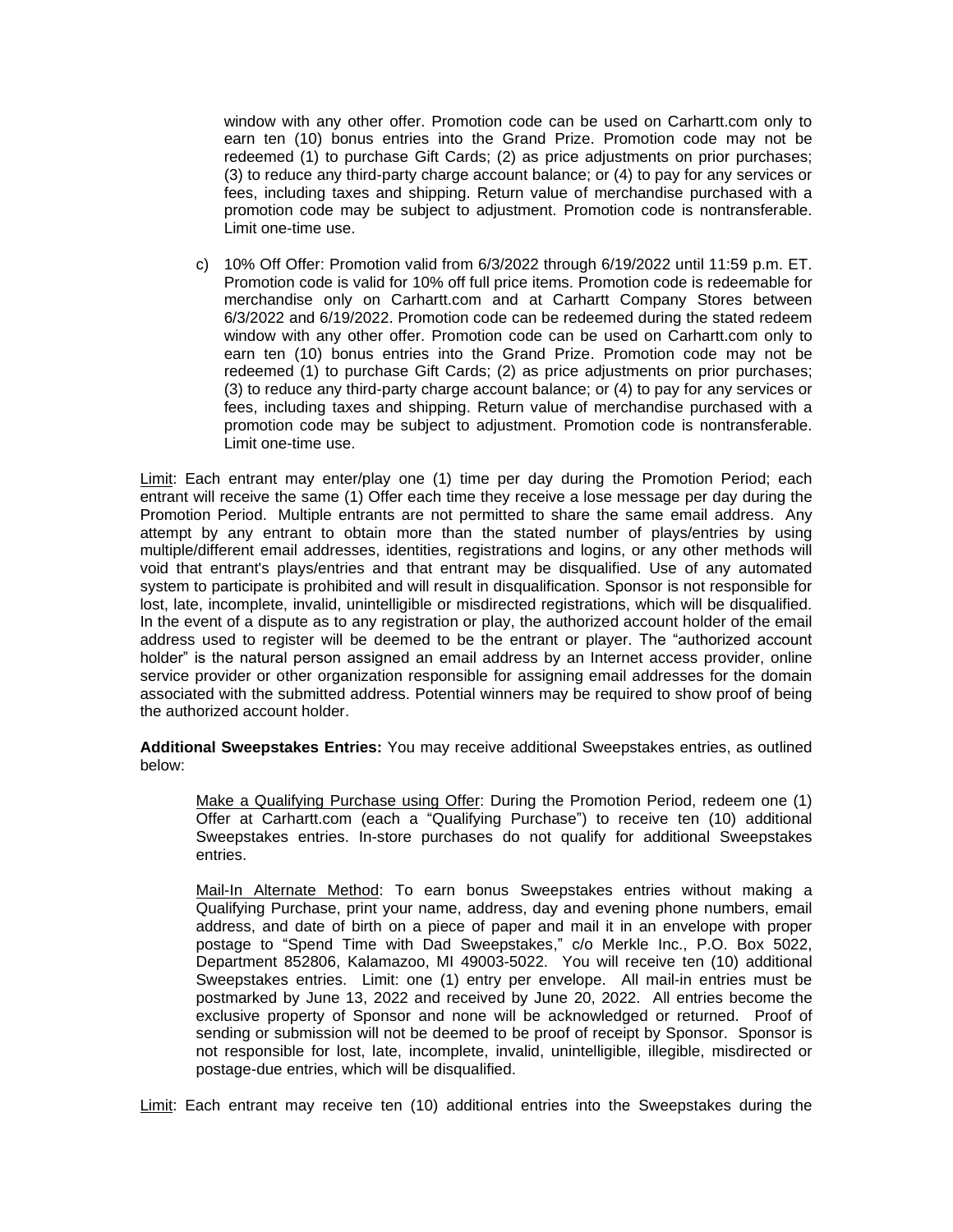Promotion Period for either making a Qualifying Purchase using Offer **or** sending in a mail-in envelope, as outlined above.

**5. Sweepstakes/Instant Win Game:** Administrator is an independent judging organization whose decisions as to the administration and operation of the Promotion and the selection of potential winners are final and binding in all matters related to the Promotion. Sweepstakes: Administrator will randomly select the potential Sweepstakes winner, from all eligible entries on or around June 27, 2022. Instant Win Game: Ten (10) random, computer-generated winning times, one for each prize listed below, will be generated during the Promotion Period, one (1) per day. If you are the first player to play the Instant Win Game at or after one of the randomly generated times, you will be a potential instant winner of the prize indicated.

**6. ALL POTENTIAL WINNERS ARE SUBJECT TO VERIFICATION BY SPONSOR OR ADMINISTRATOR, WHOSE DECISIONS ARE FINAL AND BINDING IN ALL MATTERS RELATED TO THE PROMOTION. AN ENTRANT IS NOT A WINNER OF ANY PRIZE, EVEN IF THE INSTANT WIN GAME OR SWEEPSTAKES SHOULD SO INDICATE, UNLESS AND UNTIL ENTRANT'S ELIGIBILITY, AND THE POTENTIAL WINNER HAS BEEN VERIFIED AND ENTRANT HAS BEEN NOTIFIED THAT VERIFICATION IS COMPLETE. SPONSOR WILL NOT ACCEPT SCREEN SHOTS OR OTHER EVIDENCE OF WINNING IN LIEU OF ITS VALIDATION PROCESS. ANY PLAY THAT OCCURS AFTER THE SYSTEM HAS FAILED FOR ANY REASON IS DEEMED A DEFECTIVE PLAY, IS VOID AND WILL NOT BE HONORED.**

**7. Verification of Potential Winners:** Receiving a prize is contingent upon compliance with these Official Rules. The potential Sweepstakes winner will be notified by email. Potential Instant Win Game prize winners may be required to provide their name, home mailing address (P.O. Boxes may not be permitted), and date of birth to confirm eligibility and for purposes of prize fulfillment within five (5) days of the date notice or attempted notice is sent, in order to claim the prize. The potential Sweepstakes Grand Prize winner (parent/legal guardian if winner is a minor in his/her state of residence) will be required to sign and return a Declaration of Compliance, Liability Waiver, and where not prohibited, a Publicity Release ("**Declaration**") which must be received by Administrator, within five (5) days of the date notice or attempted notice is sent, in order to claim the prize. If a potential winner of any prize cannot be contacted or fails to sign and return the Declaration or provide any other requested information within the required time period (if applicable), or prize is returned as undeliverable, potential winner forfeits the prize. In the event that a potential winner forfeits the prize or is disqualified for any reason, Sponsor will award the applicable prize to an alternate winner by random drawing from among all remaining eligible entries. There will be three (3) alternate drawings after which the prize will remain unawarded.

## **8. Prizes:**

**Sweepstakes Prize:** ONE (1) GRAND PRIZE: Winner's choice of one (1) of the following prizes:

- **a. Camping Trip:** A trip for winner and one (1) guest to visit winner's choice of one (1) National Park located in the United States. Trip package includes round trip, coach-class air transportation for two (2) from a major airport near winner's home (determined by Sponsor in its sole discretion) to a location close to the selected National Park; round-trip airport transfers with meet and greet to RV pickup location; four (4) day RV rental for two (2); RV hook up for water and electricity for four (4) days; and one (1) Annual National Park Pass. Approximate Retail Value ("**ARV**"): \$4,953.00.
- **b. Fishing Trip:** A trip for winner and one (1) guest to Key West, FL. Trip package includes round trip, coach-class air transportation for two (2) from a major airport near winner's home (determined by Sponsor in its sole discretion) to Key West, FL; three (3) nights' accommodations at a hotel determined by Sponsor in its sole discretion (single room, double occupancy); fishing for two (2) including equipment rental (all details determined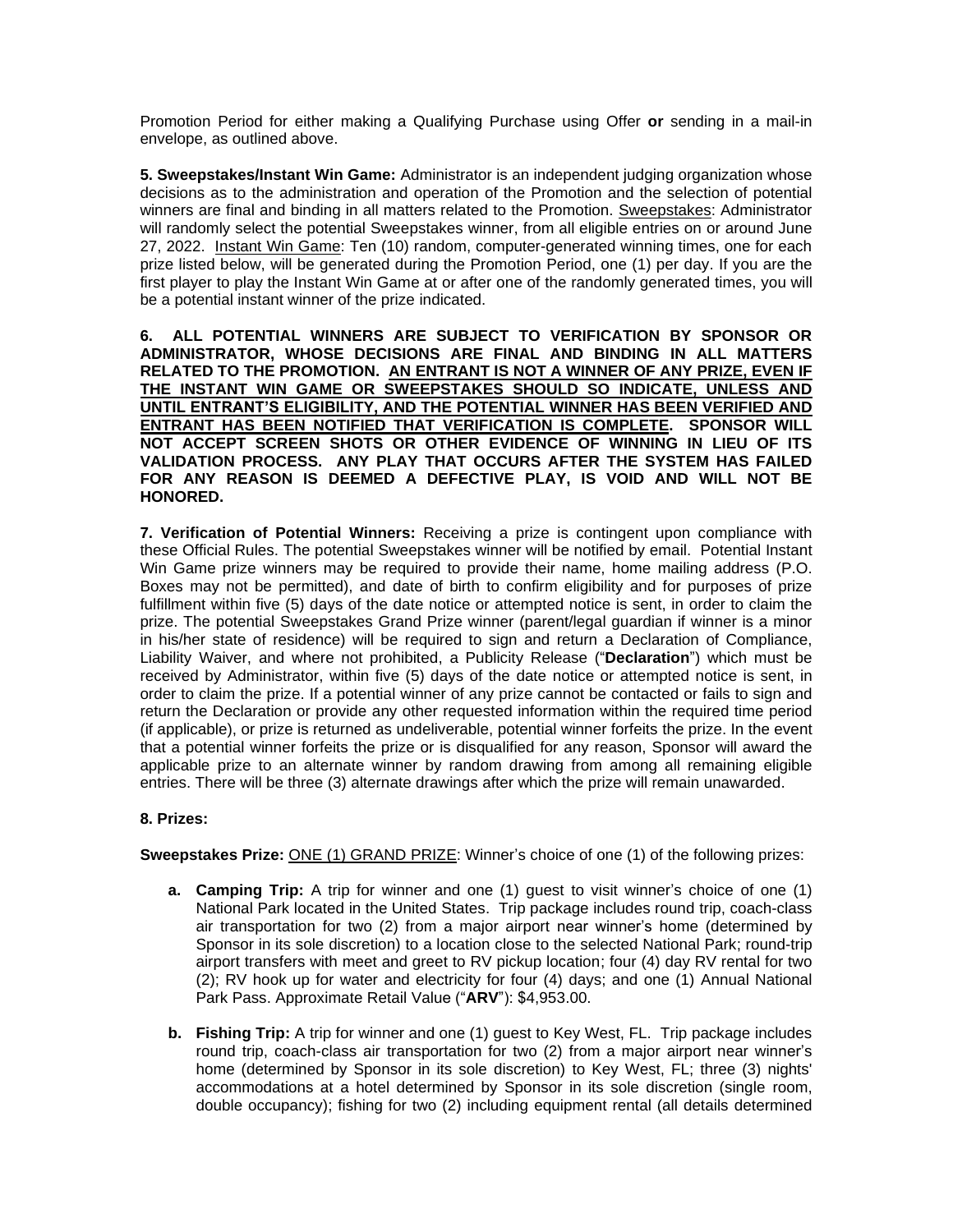by Sponsor in its sole discretion); Signature Rods & Reels from John Lee (all details determined by Sponsor in its sole discretion); and a \$250 Carhartt gift card (terms and conditions apply). ARV: \$5,500.00.

**c. DIY Prize:** A \$4,000 Home Depot gift card (terms and conditions apply); \$1,000 towards a tool set (terms and conditions apply); and a \$250 Carhartt gift card (terms and conditions apply). ARV: \$5,250.00.

For Trip Prize: Winner must complete the trip within one (1) year from the drawing date or prize will be forfeited. Trip must be booked at least twenty-one (21) days prior to departure. Travel and accommodations are subject to availability and blackout dates. Travel must be round trip. Sponsor will determine airline and flight itinerary in its sole discretion. No refund or compensation will be made in the event of the cancellation or delay of any flight. Travel is subject to the terms and conditions set forth in this Promotion, and those set forth by the Sponsor's airline carrier of choice as detailed in the passenger ticket contract. All expenses and incidental travel costs not expressly stated in the package description above, including but not limited to, ground transportation, meals, incidentals, gratuities, passenger tariffs or duties, airline fees, surcharges, airport fees, service charges or facility charges, personal charges at lodging, security fees, taxes or other expenses are the responsibility solely of winner. Unless child of winner, travel companion must be eighteen (18) years of age or older as of the date of departure or a sibling/friend of winner with the appropriate parental permissions and releases and must travel on same itinerary and at the same time as the winner. If winner is a minor in his/her state of residence, travel companion must be winner's parent/legal guardian. Travel companion must execute liability/publicity releases prior to issuance of travel documents. Travel restrictions, conditions and limitations may apply. Winner and travel companion are responsible for complying with any COVID-19 requirements set forth by airline, hotels/accommodations, event venues or other vendors offering services that are part of the trip prize. Failure to comply with any required COVID-19 requirements, may result in forfeiture of select elements of the prize or the entire prize. Forfeiture of select elements of the trip due to failure to meet these requirements will not impact the value of the trip as reported on an IRS Form 1099. If in the judgment of Sponsor air travel is not required due to winner's proximity to prize location, ground transportation will be substituted for round trip air travel at Sponsor's sole discretion. Sponsor will not replace any lost, mutilated, or stolen tickets, travel vouchers or certificates. Sponsor is not responsible if any event is delayed, postponed or cancelled for any reason, in which event that portion of prize is forfeited in its entirety and no substitution will be provided except as in Sponsor's sole discretion. Actual value may vary based on airfare fluctuations and distance between departure and destination. Winner will not receive difference between actual and approximate retail value.

Odds of winning the Sweepstakes Grand Prize depend on the number of eligible entries received during the Promotion Period.

**Instant Win Game Prizes:** TEN (10) FIRST PRIZES: Each winner will receive one (1) \$100.00 Carhartt digital gift card, terms and conditions apply. ARV: \$100.00.

Odds of winning an Instant Win Game prize depend on the number of Instant Win prizes available divided by the number of eligible Instant Win Game plays. Limit: One (1) Instant Win Game prize per person.

For All Prizes: No cash equivalent and all prizes are non-transferable, and no substitution will be made except as provided herein at the Sponsor's sole discretion. Sponsor reserves the right to substitute a prize for one of equal or greater value if the designated prize should become unavailable for any reason. Winners are responsible for all taxes and fees associated with prize receipt and/or use. Instant Win Game prizes will be fulfilled approximately 8-10 weeks after the conclusion of the Promotion. TOTAL ARV OF ALL PRIZES: \$6,500.

**9. Release:** By receipt of any prize, winner agrees to release and hold harmless Sponsor,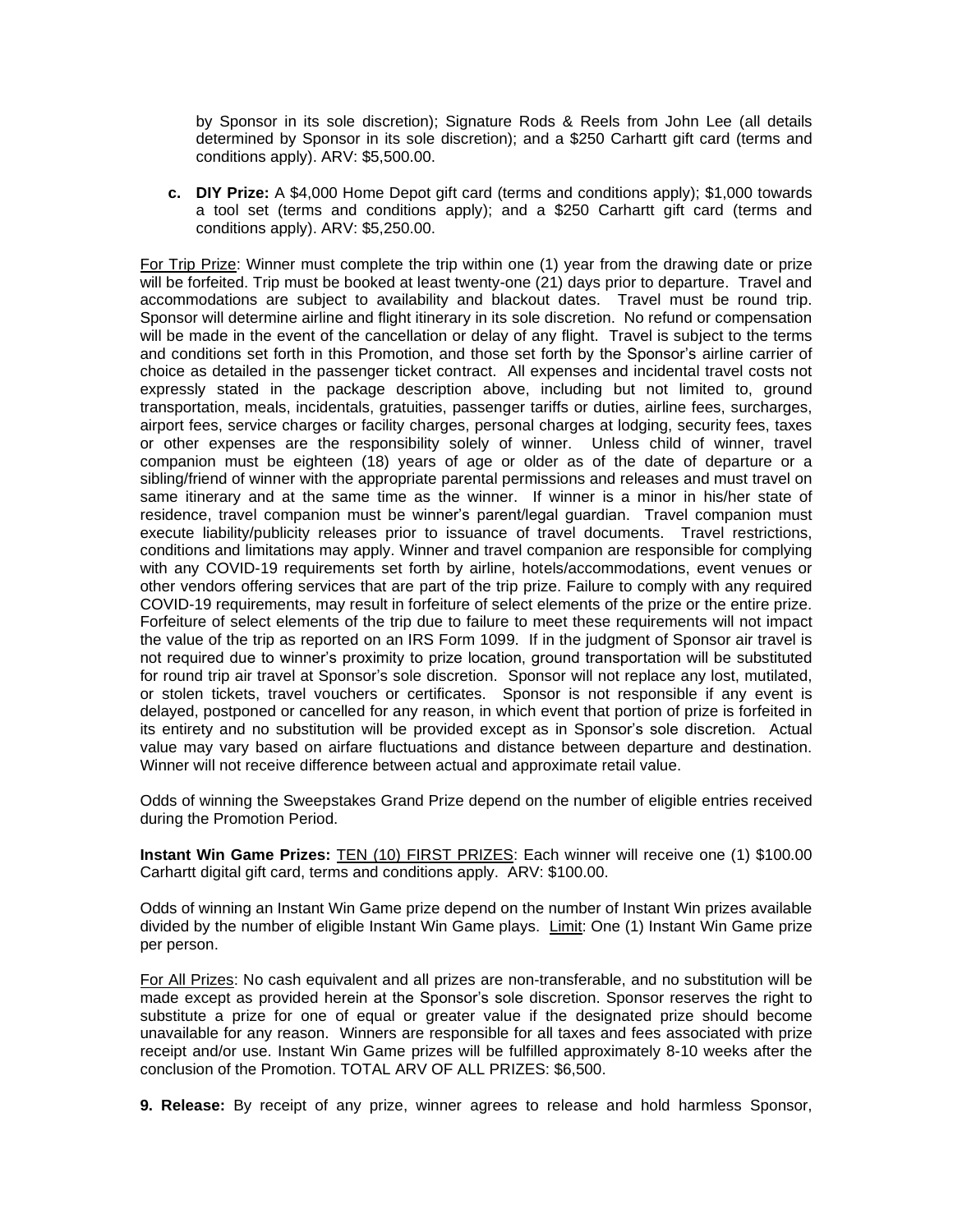Administrator, and their respective subsidiaries, affiliates, suppliers, distributors, advertising/promotion agencies and each of their respective parent companies and each such company's officers, directors, employees and agents (collectively, the "**Released Parties**") from and against any claim or cause of action, including, but not limited to, personal injury, death, or damage to or loss of property, arising out of participation in the Promotion or receipt or use or misuse of any prize.

**10. Publicity:** Except where prohibited, participation in the Promotion constitutes winner's consent to Sponsor's and its agents' use of winner's name, likeness, photograph, voice, opinions and/or hometown and state for promotional purposes in any media, worldwide, without further payment or consideration.

**11. General Conditions:** Sponsor reserves the right to cancel, suspend and/or modify the Promotion, or any part of it, if any fraud, technical failures, human error or any other factor impairs the integrity or proper functioning of the Sweepstakes or Instant Win Game, or any event or cause beyond Sponsor's control (e.g. events such as natural calamities, national emergencies, wide spread illnesses, declarations of war, acts of God, acts of terrorism) interferes with any aspect of the Sweepstakes or Instant Win Game, including but not limited to fulfillment of the prize(s), as determined by Sponsor in its sole discretion. In such event, Sponsor reserves the right to modify the prizes offered herein and to award the prizes at random from among the eligible entries or plays received up to the time of the impairment. Sponsor reserves the right, in its sole discretion, to disqualify any individual it finds to be tampering with the entry process or the operation of the Sweepstakes or Instant Win Game or to be acting in violation of the Official Rules of this or any other promotion or in an unsportsmanlike or disruptive manner. Any attempt by any person to deliberately undermine the legitimate operation of the Sweepstakes or the Instant Win Game may be a violation of criminal and civil law, and, should such an attempt be made, Sponsor reserves the right to seek damages from any such person to the fullest extent permitted by law. Sponsor's failure to enforce any term of these Official Rules shall not constitute a waiver of that provision.

**12. Limitations of Liability:** The Released Parties are not responsible for: (1) any incorrect or inaccurate information, whether caused by entrants, printing errors or by any of the equipment or programming associated with or utilized in the Promotion; (2) technical failures of any kind, including, but not limited to malfunctions, interruptions, or disconnections in phone lines or network hardware or software; (3) unauthorized human intervention in any part of the entry process or the Promotion; (4) technical or human error which may occur in the administration of the Promotion or the processing of entries; or (5) any injury or damage to persons or property which may be caused, directly or indirectly, in whole or in part, from entrant's participation in the Promotion or receipt or use or misuse of any prize. If for any reason an entrant's entry or play is confirmed to have been erroneously deleted, lost, or otherwise destroyed or corrupted, entrant's sole remedy is another Sweepstakes entry or Instant Win Game play, if possible. No more than the stated number of prizes will be awarded. In the event that production, technical, seeding, programming or any other reasons cause more than stated number of prizes as set forth in these Official Rules to be available and/or claimed, Sponsor reserves the right to award only the stated number of prizes by a random drawing among all legitimate, un-awarded, eligible prize claims.

**13. Disputes:** Except where prohibited, entrant agrees that: (1) any and all disputes, claims and causes of action arising out of or connected with this Promotion or any prize awarded shall be resolved individually, without resort to any form of class action, and exclusively by the United States District Court for the Eastern District of Michigan (Detroit Location) or the appropriate Michigan State Court located in Oakland County, Michigan; (2) any and all claims, judgments and awards shall be limited to actual out-of-pocket costs incurred, including costs associated with entering this Promotion, but in no event attorneys' fees; and (3) under no circumstances will entrant be permitted to obtain awards for, and entrant hereby waives all rights to claim, indirect, punitive, incidental and consequential damages and any other damages, other than for actual out-of-pocket expenses, and any and all rights to have damages multiplied or otherwise